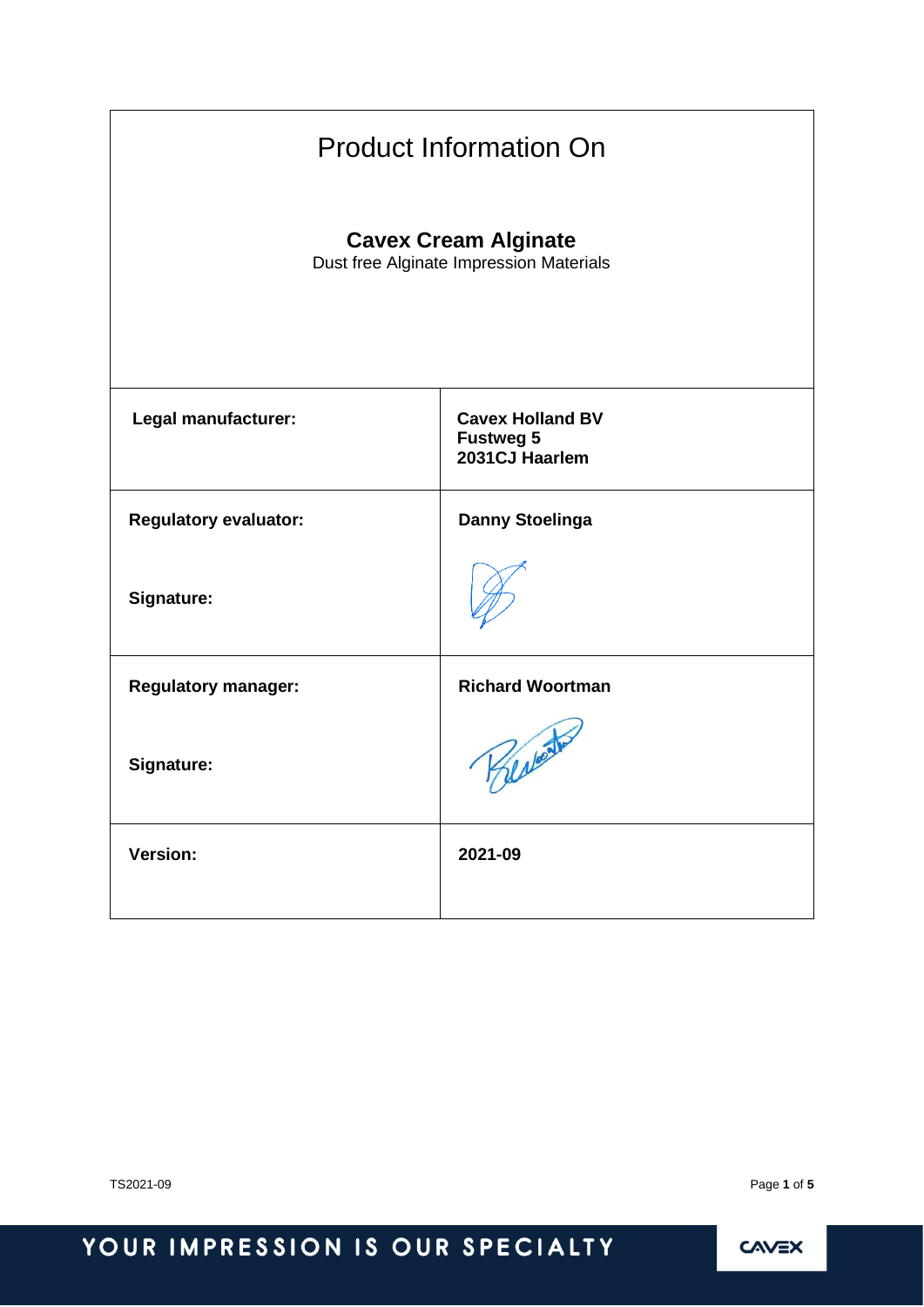#### • **Introduction.**

Cavex Cream Alginate is an alginate impression material for dental use. Cavex Cream Alginate features superior water absorption and fast viscosity built-up. This results in exceptional easy mixing and the formation of an extreme smooth and creamy consistency. Besides, very high accuracy, scannable impressions can be obtained with Cavex Cream Alginate due to the addition of fine particle fillers and gelling agents. Cavex Cream Alginate is available in fast setting and normal setting time. Both, with high elasticity, high tear resistance, can be poured twice with gypsum and is presented in an attractive purplecoloured powder with a bubble-gum flavour. Cavex Cream Alginate is also dust free: the powder is treated in such a way, that no dust is generated during dosing and mixing. Cavex Cream Alginate is suited for the general practitioner.

After mixing with water, a smooth paste is formed that is loaded into an impression-tray and placed in the mouth of the patient. After hardening of the paste, due to a chemical reaction, an accurate impression is obtained, that can be taken out of the mouth without any deformation, because of its elastic nature.

By pouring the impression with gypsum, or dental stone, a precise model of the situation in the mouth can be prepared, allowing the dental technician to construct a well-fitting dental prosthesis.

Cavex Cream Alginate is in full compliance with the two most important specifications for alginate impression material:

- EN 21563
- ADA No. 18

Cavex Cream Alginate is developed and manufactured by Cavex Holland B.V. of Haarlem, The Netherlands, a Company that is certified according to the provisions of the Council Directive 2017/745 concerning Medical Devices, against ISO 9001 and ISO 13485.

Cavex Cream Alginate bears the CE-marking of conformity.

### • **Composition.**

The basic composition of Cavex Cream Alginate is as follows:

| alginate, gelling agents                   | : app. 14% w    |
|--------------------------------------------|-----------------|
| calcium sulphate                           | : app. 10% w    |
| fillers                                    | : app. $70\%$ w |
| retarder, stabilisers, pigment and flavour | : app. $6\%$ w  |
|                                            |                 |

The alginate, a soluble salt of alginic acid (extracted from brown seaweed), serves as the thickener for water, giving the paste, upon mixing, the correct consistency. It also reacts chemically with calcium sulphate to make the paste harden into a solid impression. The fillers give the mixture its mechanical strength and proper handling characteristics. A retarder, sodium pyrophosphate, is used for achieving the proper hardening-time, the stabilisers will improve the surface-smoothness of the gypsum-cast and the pigment facilitates the "reading" of the impression by the dentist for a good judgement of its quality.

TS2021-09 Page **2** of **5**

# YOUR IMPRESSION IS OUR SPECIALTY

**CAVEX**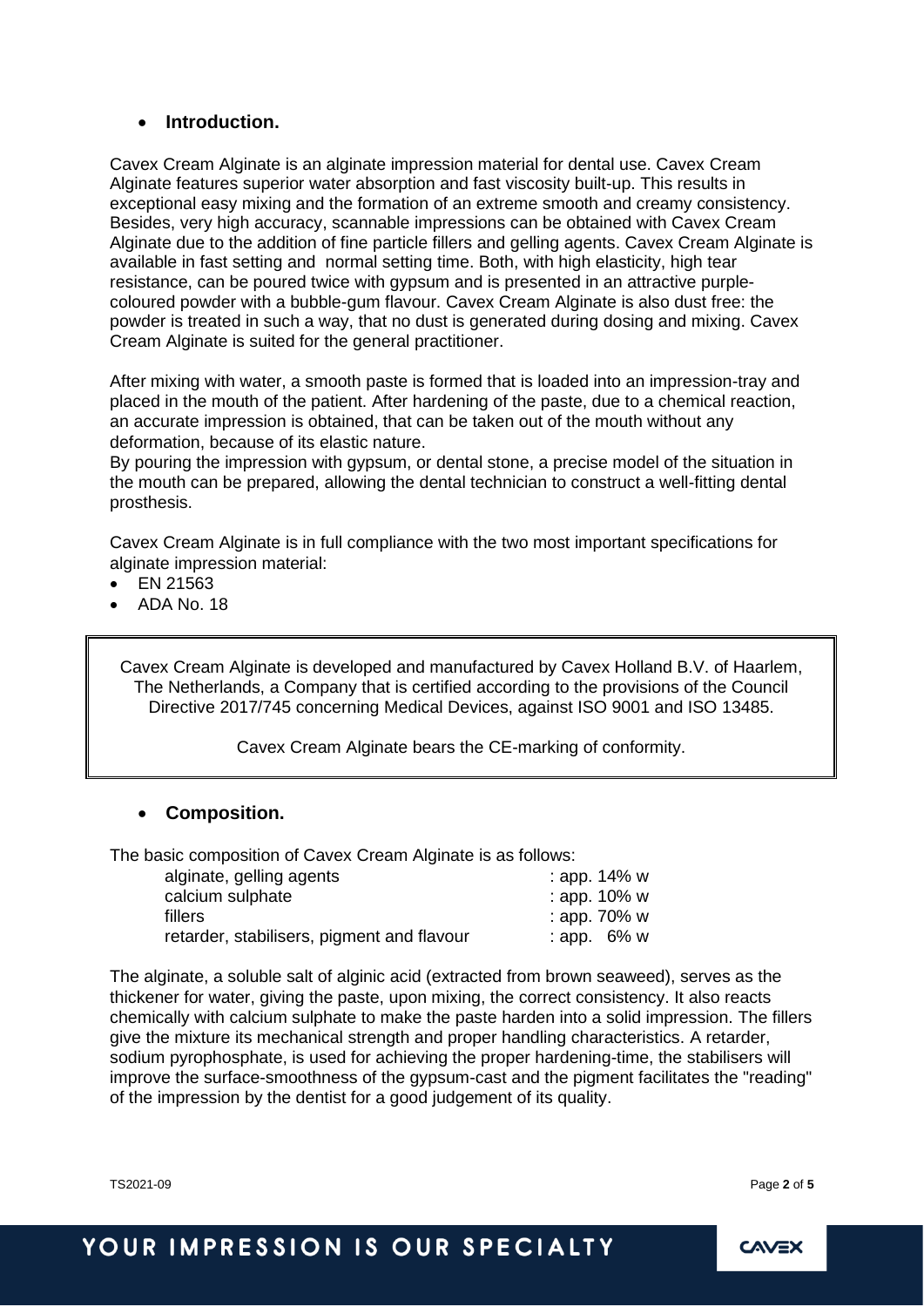### • **Manufacturing.**

It is essential that alginate impression material does not come into contact with water during manufacturing and storage. Especially a combination of elevated temperature and moisture has an adverse effect upon the shelf life of the material. Cavex Cream Alginate is therefore manufactured and handled in an area with a temperature of app.  $20 - 25$  °C and a humidity below 70% R.H.

A number of the raw materials have to be pre-treated before use:

- some of them have to be dried in order to decrease their water content below an acceptable level
- some have to be sieved for removing undesired coarse particles

The raw materials are then accurately weighed according to the formulation, and the weight of all the raw materials of every single batch recorded and filed. Then they are fed into the mixer in a special, fixed order and mixed according to a standard program. A sample is taken for In-Process Control, which comprises the following points:

- absorption of water by the powder upon mixing
- consistency of the mixed paste
- smoothness of the paste and absence of coarse particles
- colour and flavour
- general appearance
- setting time

With the exception of the setting time, which is measured, these characteristics are judged through visual inspection by a trained and experienced staff, based on many years of experience.

The setting time is determined according to ADA Spec. No. 18, with a powder/water ratio of 23 g/50 ml. For all tests, demineralised water is used with a temperature of 23 °C. Tests are carried out in an air-conditioned laboratory (temp.  $21 - 23$  °C,  $40 - 60$  % R.H.).

The formulation has been chosen such that the setting time is always too short. The laboratory then orders the addition of a certain amount of retarder to be mixed in, and the mixture is checked again. This procedure is repeated another time until the setting time is within the accepted limits and all the above-mentioned points are considered satisfactory. Only then, the batch is released for packaging and marking with the appropriate batch number and the expiry-date. A large sample is taken to the laboratory for further testing.

#### • **Laboratory control.**

Every single batch is tested according to the entire EN 21563 Standard. In the following Table, all the requirements of the EN 21563 Standard are listed together with the typical values for Cavex Cream Alginate.

TS2021-09 Page **3** of **5**

# YOUR IMPRESSION IS OUR SPECIALTY

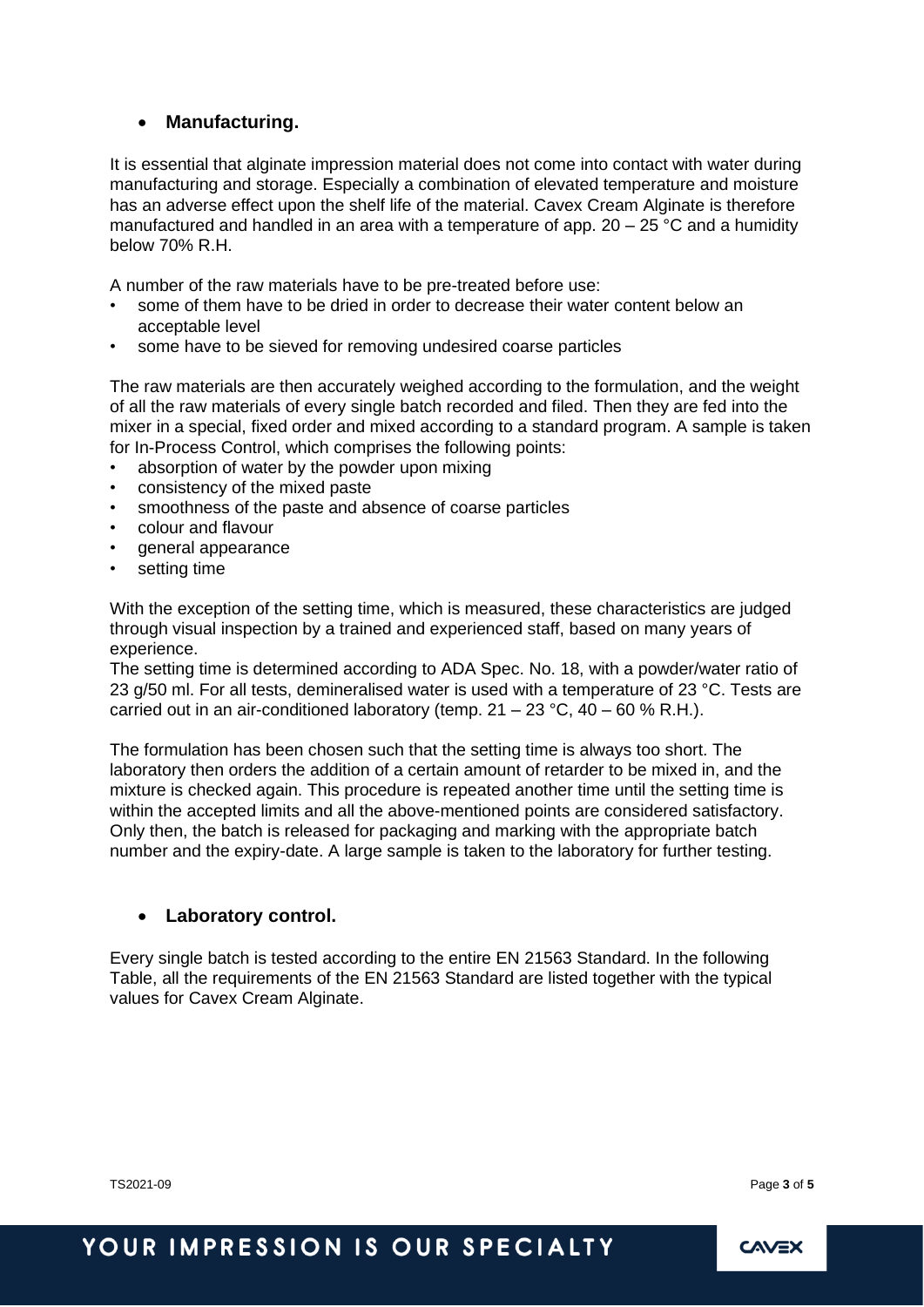| <b>Characteristic</b>               | <b>EN 21563</b>                              | <b>Fast</b> | <b>Normal</b> |               |
|-------------------------------------|----------------------------------------------|-------------|---------------|---------------|
|                                     |                                              |             |               |               |
| powder/water ratio                  |                                              | 23/50       | 23/50         | g/ml          |
|                                     |                                              |             |               |               |
| mixing time                         | max. 60                                      | 20          | 30            | sec           |
|                                     |                                              |             |               |               |
| total working time                  | as stated                                    | 1.20        | 2.00          | min           |
|                                     | by the                                       |             |               |               |
| total setting time                  | manufacturer                                 | 2.20        | 3.30          | min           |
|                                     |                                              |             |               |               |
| setting time in the mouth           |                                              | 1.00        | 1.30          | min           |
|                                     |                                              |             |               |               |
| compressive strength                | min. 0.35                                    | >1.0        | > 1.0         | <b>MPa</b>    |
|                                     |                                              |             |               |               |
| Tear strength                       | Min. 0.38                                    | 0.7         | 0,7           | N/mm          |
|                                     |                                              |             |               |               |
| recovery from deformation           | min. 95                                      | >96         | >96           | $\frac{0}{0}$ |
|                                     |                                              |             |               |               |
| strain in compression               | $5 - 20$                                     | $14 - 16$   | $14 - 16$     | $\frac{0}{0}$ |
|                                     |                                              |             |               |               |
| detail reproduction                 | 50 µm line                                   | $5 \mu m$   | $5 \mu m$     |               |
|                                     |                                              |             |               |               |
| deterioration acc. to<br>ADA No. 18 | compressive strength<br>after test: min 0.26 | 0.6         | 0.6           | <b>MPa</b>    |

#### • **Shelf-life test.**

The test on "deterioration", that is part of the ADA Specification No. 18, is already a good indication for the shelf life of Cavex Cream Alginate.

The second part of our shelf-life test consists of storing a sample of every single batch in an oven at 50 °C. After 2 weeks, the material is tested for consistency and setting time. Normally, the consistency has become slightly thinner, and the setting time  $10 - 30$  sec. longer.

A sample of one batch out of the alginate-production of 1 week, is kept in the laboratory and tested for the setting time every 2 months over a period of 5 years. Normally, the setting time has become  $20 - 40$  sec. longer then.

Finally, every two months an unopened, original package is taken out of the alginateproduction. At the end of its shelf life the product is tested according to the entire EN 21563 Standard.

Based on all this experience, we are able to guarantee the good quality of Cavex Cream Alginate for a period of 5 years, when packed in a refill bag, provided the pack is unopened and stored in a cool and dry place.

TS2021-09 Page **4** of **5**

# YOUR IMPRESSION IS OUR SPECIALTY

**CAVEX**